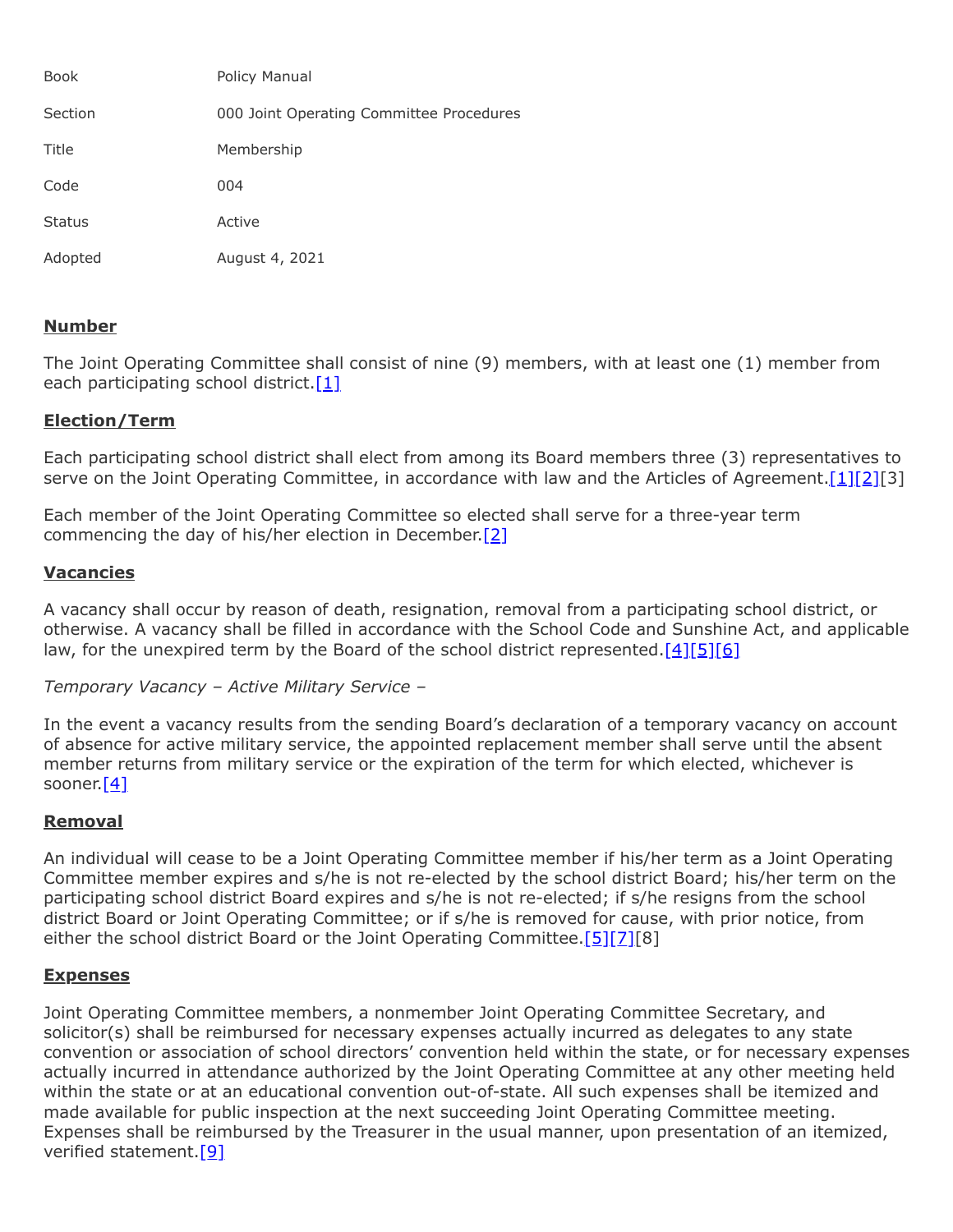Advance payments may be made upon presentation of estimated expenses to be incurred, to be followed by a final itemized, verified statement of such expenses actually incurred, and a refund shall be made to the school of such funds remaining, or an additional payment shall be made by the school to meet the verified expenses actually incurred.[\[9\]](http://www.legis.state.pa.us/cfdocs/legis/LI/uconsCheck.cfm?txtType=HTM&yr=1949&sessInd=0&smthLwInd=0&act=14&chpt=5&sctn=16&subsctn=1)

No member shall be reimbursed for more than two (2) such out-of-state meetings in one (1) school year.

# **Orientation**

The Joint Operating Committee believes that the preparation of each member for the performance of duties is essential to the effectiveness of the Joint Operating Committee's functioning. The Joint Operating Committee encourages each new member to understand the functions of the Joint Operating Committee, acquire knowledge of matters related to the operation of the school, and review Joint Operating Committee procedures and policies.

Accordingly, each new member shall be provided access to the following items for use during the member's term on the Joint Operating Committee:

- 1. The Joint Operating Committee Policy Manual.
- 2. The school's Administrative Regulations Manual.
- 3. The current budget statement, audit report and related fiscal materials.
- 4. Information on comprehensive planning, curriculum, assessments, facilities planning and school programs.

# 5. The Joint Operating Committee's adopted Principles for Governance and Leadership.[10] **Joint Operating Committee Member Education/Training**

The Joint Operating Committee places a high priority on the importance of a planned and continuing program of inservice education and training for its members. The purpose of the planned program shall be to enhance the quality and effectiveness of the Joint Operating Committee's governance and leadership.

The Joint Operating Committee, in conjunction with the Administrative Director, shall plan specific inservice education programs and activities designed to assist Joint Operating Committee members in their efforts to improve their skills as policy-making leaders; expand their knowledge about issues, programs, and initiatives affecting educational programs and student achievement; and deepen their insights into the nature of leadership, governance and community engagement.

The Joint Operating Committee shall annually budget funds to support its planned program of inservice education and training.

The Joint Operating Committee establishes the following activities as the basis for its planned program of inservice education and training:

- 1. Participation in educational conferences, workshops and conventions.
- 2. School-sponsored inservice education and training programs designed to meet Joint Operating Committee needs.
- 3. Subscriptions to publications addressed to Joint Operating Committee member concerns.
- 4. Maintenance of resources and reference materials accessible to Joint Operating Committee members.

### **Conference Attendance**